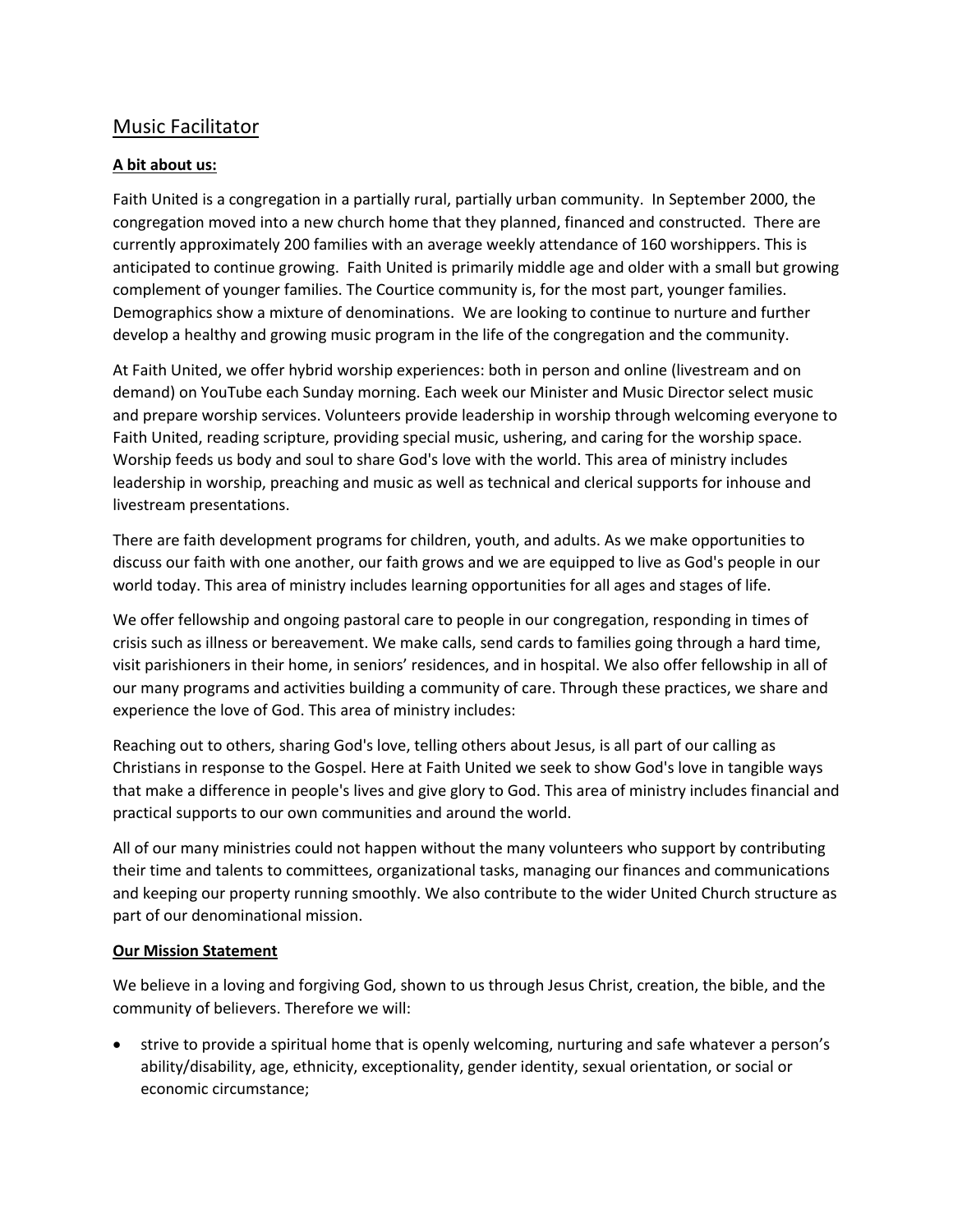- seek to become disciples of Christ growing in faith through worship, study and prayer;
- risk sharing our resources with local and global neighbours in response to God's call;
- be committed to the responsible use and care of all that God has entrusted to us;
- encourage all who gather here to participate freely in the life and work of this church.

Let our actions reflect our faith.

# **Our Vision for Music**

Our vision is for a ministry of music that is 'Alive in Christ', that touches the hearts, minds and souls of each of us, connecting us with God and the mystery of the Holy Spirit, thereby uniting us as a rich community of faith that carries God's message day to day.

# **Music Mission Statement**

We will work towards our vision for music by being inclusive of all and responsive to the changing times and cultures. We will build on our heritage and traditions while offering a balanced variety of musical styles in our worship and other programs. We will strive to be a centre for musical development in the community.

# **The Role of Music in the life of Faith United**

Music provides support for congregational singing and serves as a medium for the teaching of our faith. It augments the key themes of the service in the sermon, the prayers and the scripture readings while offering a variety of music styles. Music also occurs outside of worship and is included in our vision as a component of the life of the congregation and the community.

There is an established adult choir, a men's gospel group and musical talent both vocal and instrumental in the congregation. The church also contains the following instruments: two upright acoustic pianos and a Heintzman grand piano, a three manual Casavant Freres pipe organ, a digital piano, a drum kit and a number of other percussion instruments.

# **Areas of Responsibility for the Music Facilitator**

In co-operation with volunteers, the Music Facilitator will:

- build on the music program at Faith United, continuing the strategy of introducing a range of music styles that support worship and building an inventory of musical talent and interest (choral, instrumental, conducting) from the congregation and invite and assist those willing to share these talents.
- meet regularly with staff and volunteers contributing to planning and coordination of music for worship and other occasions.
- prepare an annual budget and be responsible for scheduling maintenance of the church instruments and requisitioning payment for all music licenses.
- rehearse and lead the choir(s), provide musical accompaniment for worship services, enable and train others to share in offering music for worship, initiate new musical groups and assist in their